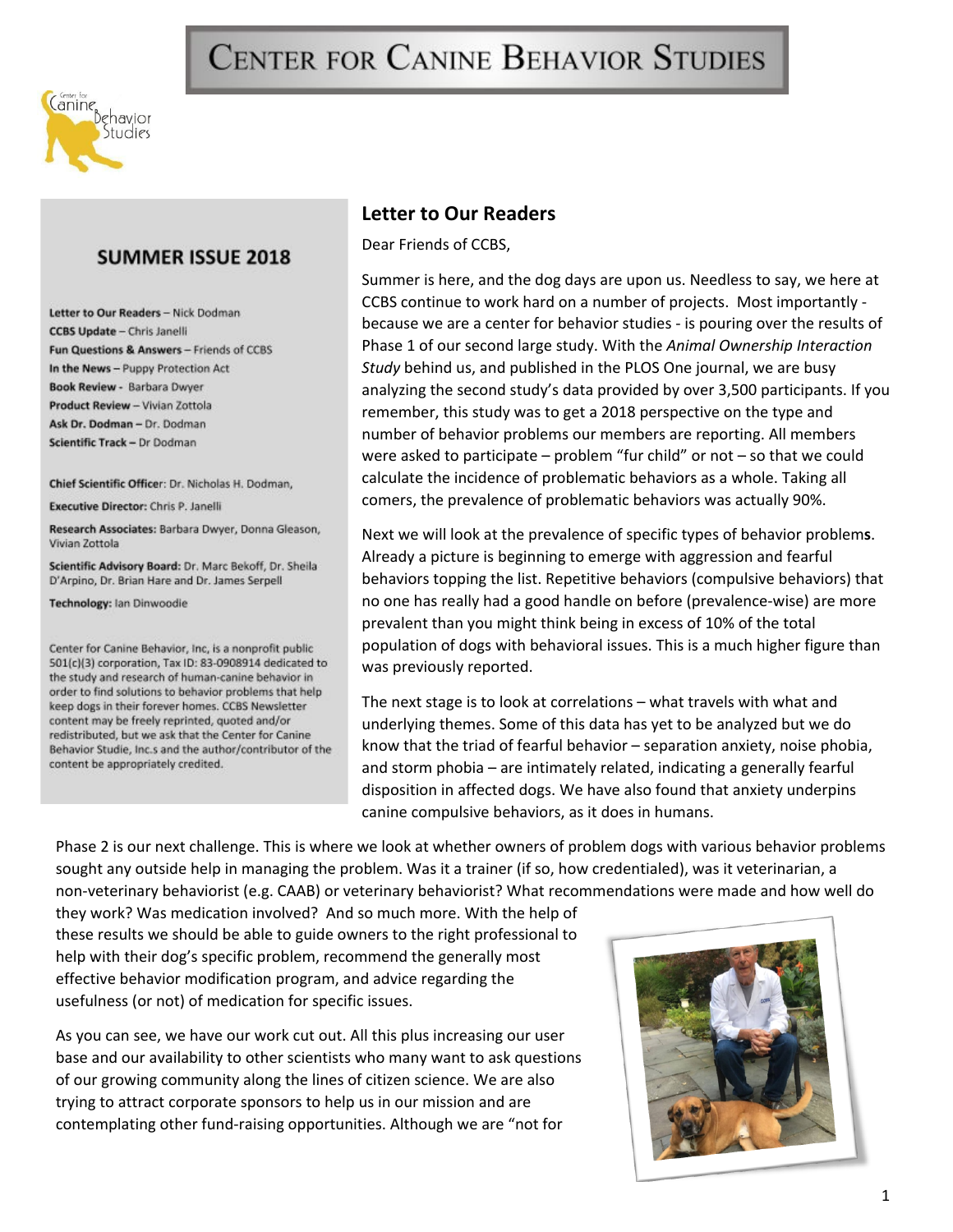

profit" and all want to do good work for dogs to help ensure they remain in the same home for life, it takes resources to make our world go round. Raising funds is a necessary part of our endeavors because studies cost money to run and our website and other electronic enterprises all cost money. Sad but true. I encourage you to visit our website and learn all the different ways you can donate to CCBS thus becoming a critical force in helping us to continue our cutting-edge research.

I want to wish all our readers a very happy and safe summer. Remember not to leave your dog in the car during the hot weather, as on a summer day the inside temperature of your vehicle can become deadly within a few minutes. Finally, when playing outside with your dog, make sure you have plenty of fresh water available and take frequent breaks in the shade to rest.

Stay safe and have fun with your dog days of summer.

**Dr. Nicholas H Dodman Editor in Chief Center for Canine Behavior Studies**

### 经经验检验检 经经验检验税 经现金 经股票 法法院的经

#### **CCBS Studies Update By Chris P. Janelli, Executive Director**



2018 is a year of significance for our mission to pursue human-canine studies and you should know about it.

In 2014, Mark and Linda Greenberg's love for companion animals led them to establish a scientific research division—the Center for Canine Behavior Studies—within The Simon Foundation, Inc (TSF). TSF is Connecticut's 2<sup>nd</sup> largest *private* 501(c)(3) animal rescue and shelter. In early June, it was decided that TSF's research would best be pursued through a new and independent *public* 501(c)(3) non-profit corporation.

The rationale for this decision was clear. Financial support for The Simon Foundation - Center for Canine Behavior Studies was primarily from individuals—the public. Its human-canine research was for the public good and its research findings were freely available to the public. Another key decision factor

was many animal welfare foundations and grant making organizations have Bylaws prohibiting financial support to *private* 501(c)(3) non-profits.

Based upon these criteria, on June 14th the Connecticut non-profit **Center for Canine Behavior Studies, Inc** was incorporated. On July 6<sup>th</sup>, an Application for Recognition as a *public* 501(c)(3) was filed with the Internal Revenue Service and on July 17<sup>th</sup> the IRS confirmed our status as a 501(c)(3) corporation thus allowing donors to deduct their contributions that support our research. We were also confirmed to be a public charity.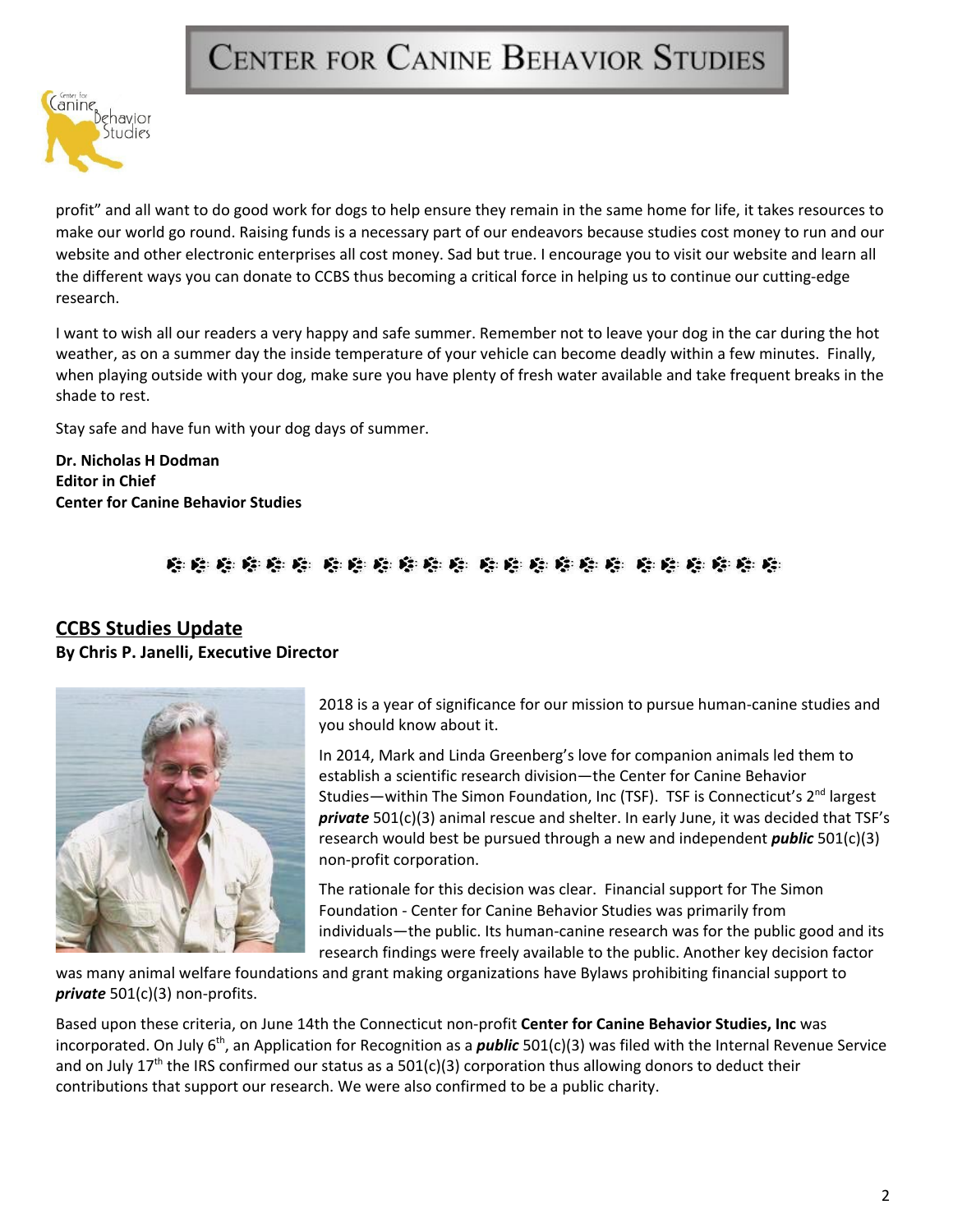

Over the past 4 years as part of The Simon Foundation, Inc, much has been learned that is the cornerstone upon which to move forward in building the **Center for Canine Behavior Studies, Inc** (the, "Center") and to build it into a nationally recognized human-canine research organization that:

a) has a growing database of dedicated Citizen [Science](https://en.wikipedia.org/wiki/Citizen_science) dog lovers who will share information about their dog(s) and themselves.

Citizen science is sometimes described as "public participation in scientific research," and [participatory](https://en.wikipedia.org/wiki/Participatory_action_research) action [research](https://en.wikipedia.org/wiki/Participatory_action_research) (PAR). "PAR is an approach to research in communities that emphasizes participation and action. It seeks to understand the world by trying to change it, collaboratively and following reflection. PAR emphasizes collective inquiry and experimentation grounded in experience and social history. Within a PAR process, "communities of inquiry and action evolve and address questions and issues that are significant for those who participate as co-researchers".

- b) operates as a Virtual [Company](https://www.pcmag.com/encyclopedia/term/53904/virtual-company), which is defined as "An organization that uses computer and telecommunications technologies to extend its capabilities by working routinely with employees or contractors located throughout the country or the world."
- c) more specifically, operates as a Virtual Research [Environment](https://en.wikipedia.org/wiki/Virtual_research_environment) (VRE), which is defined as an online system helping researchers collaborate (also referred to as a "collaborative e-research community"). "VREs have become important in fields where research is primarily carried out in teams which span institutions and even countries: the ability to easily share information and research results is valuable."

The team knows the newly established Center can support *university quality* human-canine studies at less cost by virtue of being a **Virtual Company** and **VRE** and not having to support a costly brick & mortar infrastructure. For example, not including The Simon Foundation's significant investment in software and program development to support its first *Animal Ownership Interaction Study* (AOIS), the academic cost alone was budgeted at \$125,000.

In contrast, the two recent studies, *The Prevalence of Behavior Problems in Owned Companion Dogs* and *The Effectiveness of Treatment Methods for Behavior Problems* that will be carried through to analysis by the Center for Canine Behavior Studies, Inc will each cost less than \$25,000.

The Center for Canine Behavior Studies, Inc will continue to focus its research on canine behavior problems and human-canine bond issues that are major factors *leading to the surrender* of dogs to shelters and pounds. While this may not appear as urgent and heart breaking as a dog needing to be rescued, placed in a home, or saved with an operation, it's a critical component to saving tens of thousands of canine lives. Like America's chronic illness epidemic, *America's canine euthanasia epidemic requires PREVENTIVE action* as a vital component of the No Kill Mission.

**Canine euthanasia can be prevented by maintaining the human-canine bond.** We know the advice that can be offered as a result of the Center's behavior research will help many dogs remain in the same home for life and indirectly reduce shelter-based euthanasia.

The findings from the AOIS are not sitting idle on a shelf, but are being integrated into a human [adopter](https://www.howimetmydog.com/register) – canine rescue [matching](https://www.howimetmydog.com/register) program that will facilitate better adoption matches resulting in better compatibility on numerous fronts, which will also indirectly reduce abandonment, surrender and relinquishment of dogs to shelters and pounds.

Concurrently with the launch of the Center for Canine Behavior Studies, Inc, we are investigating two significant initiatives:

1) The Human-Canine Collaboratory Project™ that will seek to build a substantial database of registered dogs and owners to 25,000+ PAR friends who are prepared to invest a small amount of time to participate in a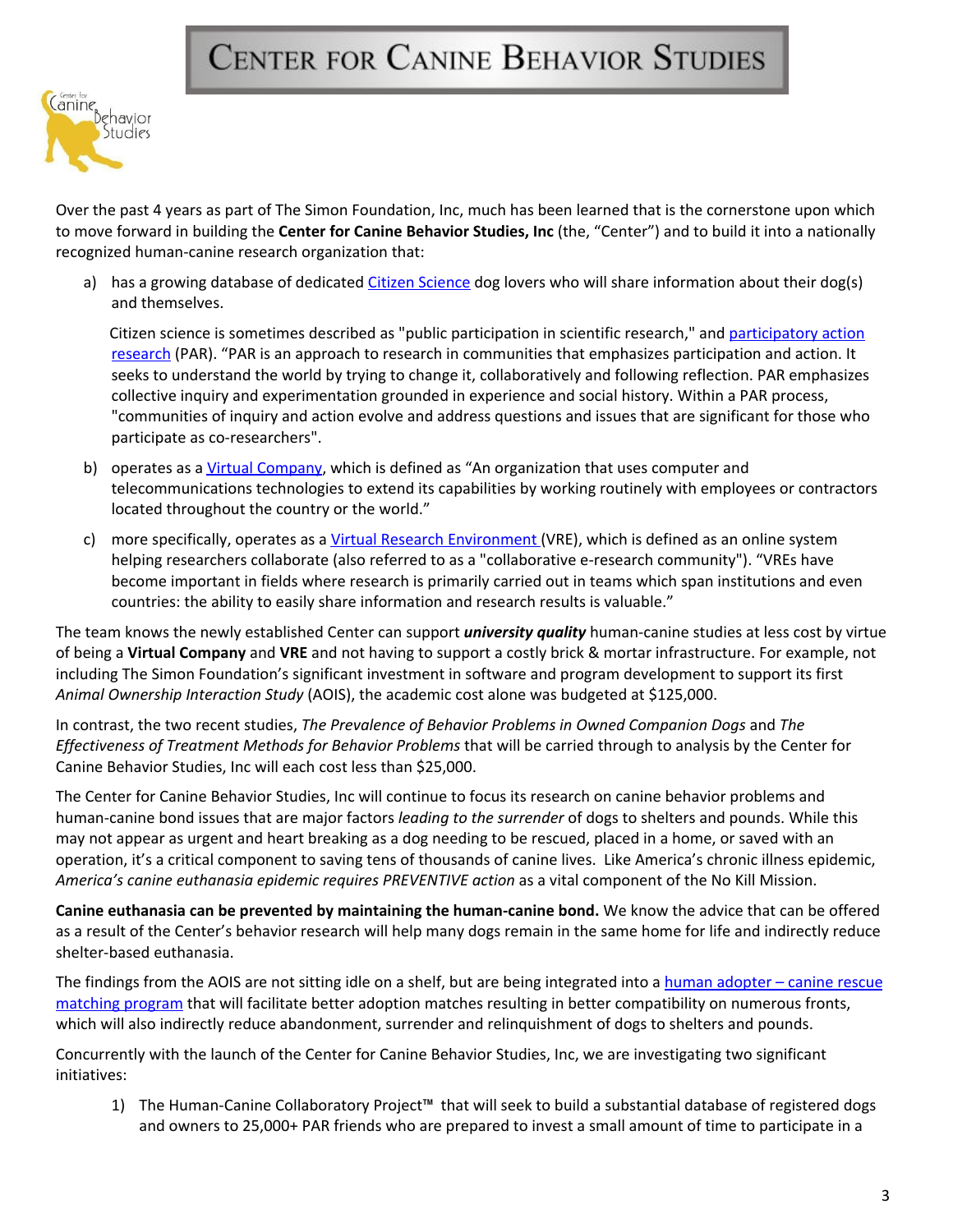

study. While 25,000 represents a major challenge, it represents only 0.000238% of the 89.7 million dogs living with owners in America. With your help, we can achieve this—and potentially more.

- 2) We are looking at how the new Center can support other qualified canine researchers who have study proposals that fit within the Center's Mission. While many studies are done with a small cohort of participants, to date thousands of dog owners have participated in our studies. The majority of participants are from the USA, Canada (which has approximately 6 million dogs) and the UK (which has approximately 10 million dogs).
- With a bigger database of willing PAR friends, the Center for Canine Behavior Studies, Inc could help organize more precise and detailed cohorts of owner-dog participants for future studies.
	- 3) Per pt. 2, a Research Proposal Review Board would be formed to review study proposals. A proposal would have its own funding and do their own data analysis. Non-profit study findings would be for the public good and after scientific publishing posted to the Center's website. The Center would require collaborative recognition for the study.

The establishment of the Center for Canine Behavior Studies, Inc, and implementing the aforementioned plans, are not without cost. However, the Center believes that moving towards becoming a *public* 501(c)(3) is a major step in the right direction to attract support not just from individual donors, but from grantors and foundations that don't support *private* non-profits.

In closing, we know that the Center's findings will contribute to saving the lives of our beloved best friends. Our support in helping save numerous dogs "at the end of their tether" because of behavior issues has not gone unrecognized. In fact, the Center has already received a bequest that will eventually go into an endowment fund to support future "canine lifesaving" research.

As a benefactor shared with us, "Although one doesn't like to think of one's demise (little attempt at some humor), this gives me great peace of mind...truly."

My friends, that sums up why this journey and challenge is so worthwhile.

Please remain a friend of your newly incorporated Center for Canine Behavior Studies, remain ready to participate in a study, give what you can to support our efforts, and tell all you dog friends to jump on board.

Thank you, Chris P. Janelli Executive Director

#### **Links to resources**

Citizen Science: [https://en.wikipedia.org/wiki/Citizen\\_science](https://en.wikipedia.org/wiki/Citizen_science) PAR: [https://en.wikipedia.org/wiki/Participatory\\_action\\_research](https://en.wikipedia.org/wiki/Participatory_action_research) Virtual Company: <https://www.pcmag.com/encyclopedia/term/53904/virtual-company> Virtual Research: [https://en.wikipedia.org/wiki/Virtual\\_research\\_environment](https://en.wikipedia.org/wiki/Virtual_research_environment) HowIMetMyDog.com: <https://www.howimetmydog.com/register> Statista : <https://www.statista.com/statistics/198100/dogs-in-the-united-states-since-2000/>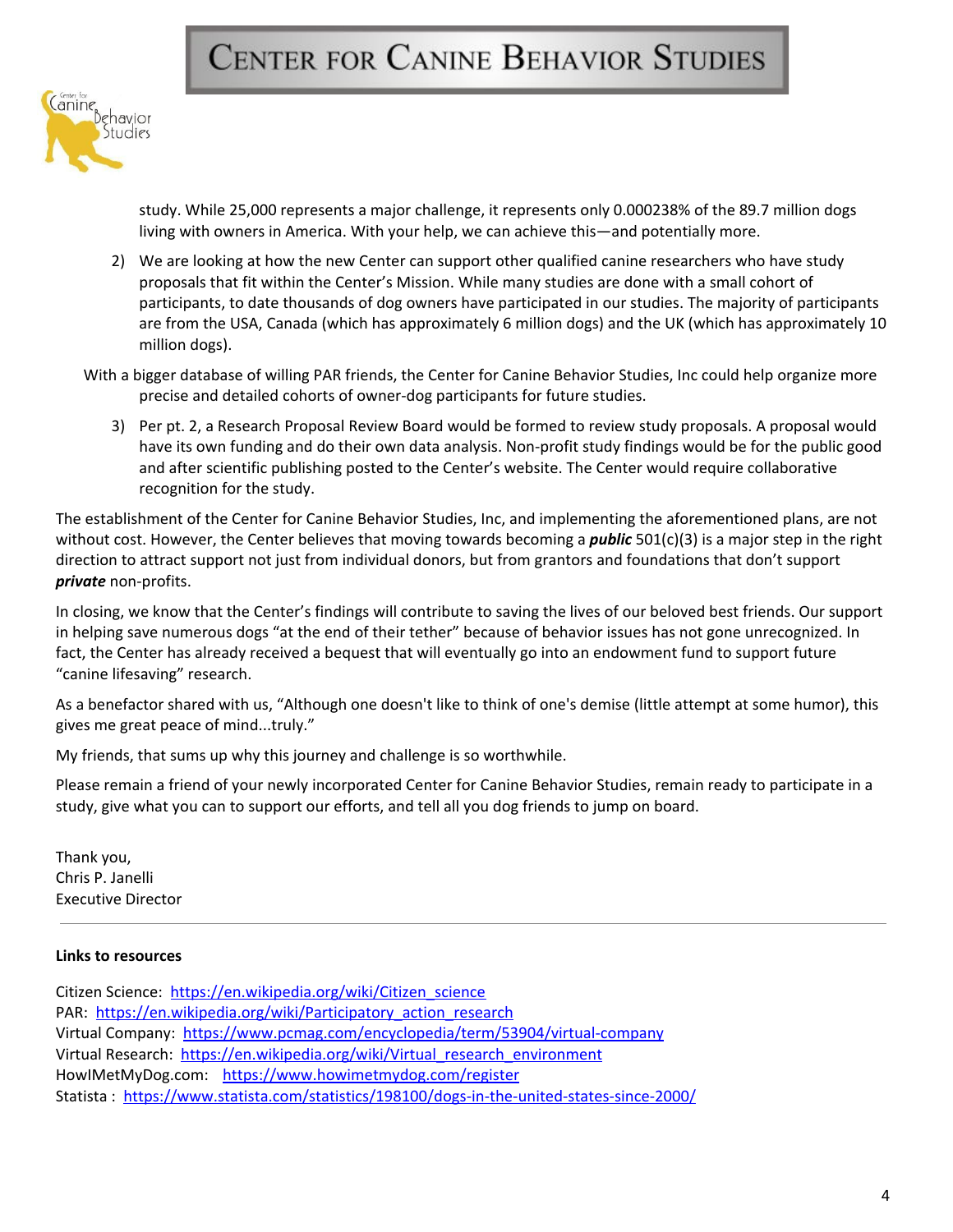

### **FUN QUESTION**

Earlier this year, we sent out two fun questions to all our friends. Here are the questions and the response from CCBS.

**1. Does your dog circle before lying down?** Of the 320 respondents anonymously surveyed, 236 or 73% said "yes" their dogs did circle and 84 or 26.2% said "no".

#### **Here's what Dr. Dodman says:**

Almost 3 out of 4 dogs in our survey circled before lying down. I am surprised it is not 100%! The theory goes that dogs' ancestors circled to flatten the grass before they lay down -- making a nest, so to speak, or at least making a comfortable place to rest. Apparently, this measure had survival benefits and became genetically hard-wired. We did not examine breeds in our "fun fact" question but it would be my guess that dog breeds closer to the wild type (their ancestral kin) – like huskies, malamutes and foxhounds – would be more likely to retain this characteristic whereas those who were more extensively bred for artificial traits, like the short-nosed dogs and toy breeds, would be more likely to have lost the trait in the sands of modern evolutionary time (by artificial human selection)

**2. Does your dog sleep on your bed?** Of the 320 Respondents anonymously surveyed 209 or 65.3% said "yes" their dogs did sleep with them on the bed and 111 or 34.6% said "no".

#### **Here's what Dr. Dodman says:**



Two of three owners said "yes" to this question – but then our audience is super dog friendly! Having a dog sleep with its human pack seems like a very good idea, keeps the pack united at bedtime just as it happens in nature. However, some people do not allow their dogs on the bed. One reason might be that having a dog sleep on the bed disrupts their human sleep cycle. People also worry that they might get bitten by a flea and/or tick while slumbering with their pet. Having your dog on a veterinarian approved flea and tick preventative will minimize this from occurring. I have also heard

that some people worry about germs that dogs may spread to their human caregivers when in such close proximity. This concern is not particularly valid as very few of the germs dogs carry can be spread to humans. My opinion is, as long as you can get a good night's sleep, your dog is on a flea/tick preventative, and receives regular veterinary care, I say let sleeping dogs lie – on your bed.

Are you curious about dog behavior? Let us know what your questions are, and they might be included in our survey! **Click here** to submit a question.

#### **This Month's Fun Dog Behavior Questions**

Does your dog ever scoot on his rump over the floor? Does your dog react to animals or other dogs when watching them on the TV? **Click Here** to answer this month's Fun Dog Behavior questions.

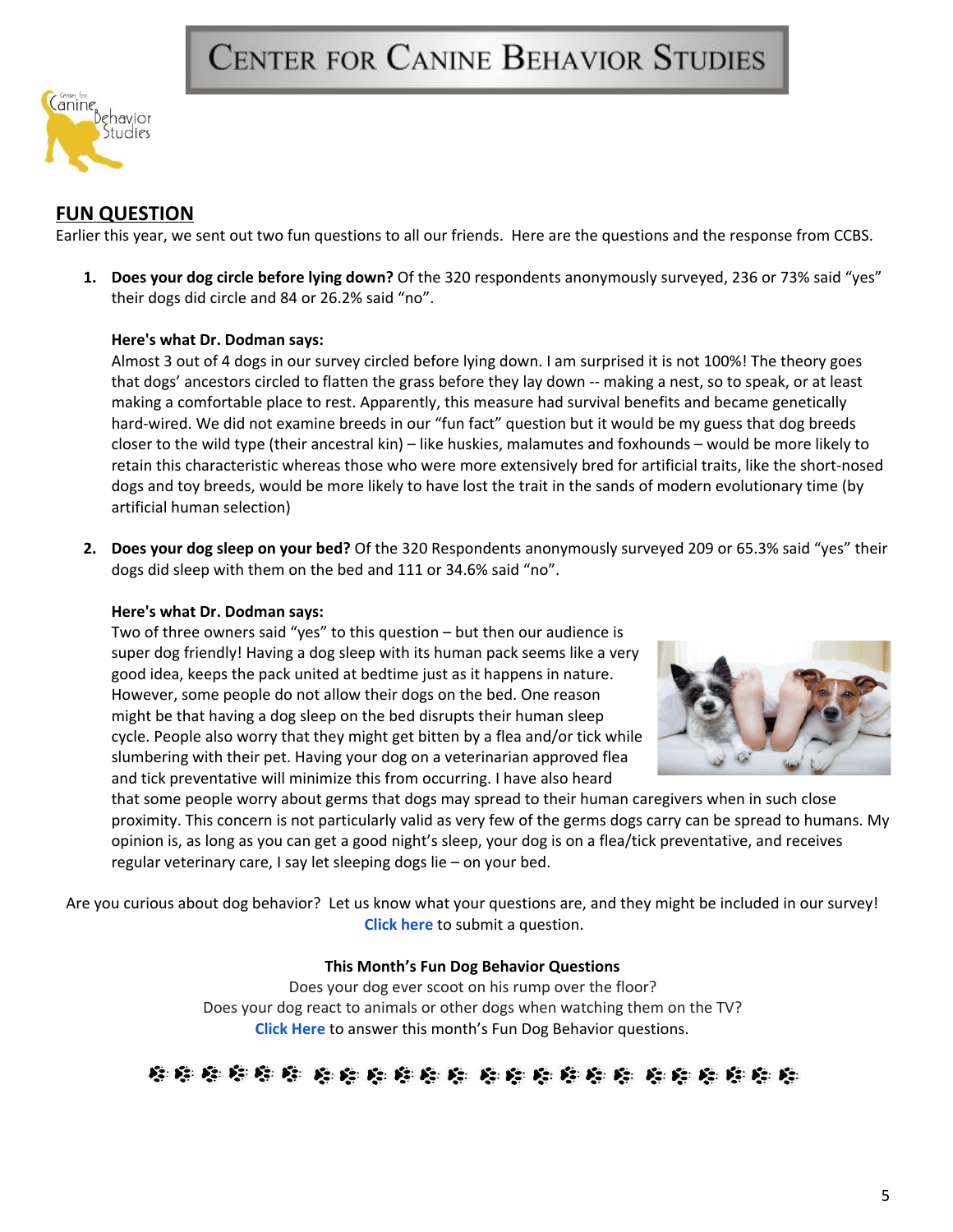

### **IN THE NEWS The Puppy Protection Act - H.R. 4693**

#### Introduced on December 20, 2017 by Rep. Brian Fitzpatrick (R-PA) and Charlie Crist (D-FL) and is currently still **In-House committees for discussion.**

This bill — known as the Puppy Protection Act — would establish housing and treatment standards that dog dealers must abide by, which include mandatory exercise and interaction periods for the dogs in addition to limitations on breeding. The bill would also require that appropriate and nutritious food be fed to the dogs in an amount to keep them healthy at least twice per day, and continuous access to potable water that's free of contaminants.

In terms of the dogs' housing, the bill would require:

- Completely solid flooring;
- Enough space to allow the tallest dog to stand on his or her hind legs without touching the enclosure's roof;
- Temperatures appropriate for the age, breed, and condition of the dogs that's between 45 and 85 degrees when dogs are present;
- Enclosures that aren't stacked or placed on top of or below another enclosure; and
- At least 12 square feet for each dog up to 25 inches long; 20 square feet for each dog between 25 and 35 inches long; and 30 square feet for each dog 35 inches or longer.

To ensure adequate exercise, dogs over the age of 12 weeks would be required to have unfettered access from their enclosures during daylight to an enclosed, outdoor area that's at ground-level and a solid surface, controlled for the dogs' safety, and twice the space required for their housing.

Dogs would have to have at least 30 minutes of meaningful socialization with humans and compatible dogs that includes positive interactions such as petting, stroking, grooming, playing with, or other touching that's beneficial to the dogs' well-being. Veterinary care wouldn't count toward that requirement, but dogs would have to receive a hands-on veterinary exam at least once per year along with core vaccinations, and medications as needed.

Female dogs would be prohibited from producing more than two litters in any 18-month period or more than six litters in that dog's lifetime. Breeds weighing less than 40 pounds when mature couldn't be bred before the age of 18 months or after the age of 9 years. Larger breeds weighing over 40 pounds when mature couldn't be bred before the age of 2 years or after the age of 7 years. Dealers would be required to make all reasonable efforts to find humane placement for retired breeding dogs, which couldn't include placement with another breeder for breeding purposes or selling at auction.

Within 18 months of this bill's enactment the U.S. Dept. of Agriculture (USDA) would be required to issue final regulations implementing standards for the care of dogs in dealer facilities.

### **Argument in Favor**

Puppy mills are insidious. Reputable breeders have no problem meeting these minimal standards which protect the health of the animal (no parvo, no genetic disorders from inbreeding, and no socialization and psychological issues) and the purchaser's expectations in not supporting cruel and inhumane treatment. Please pass this legislation.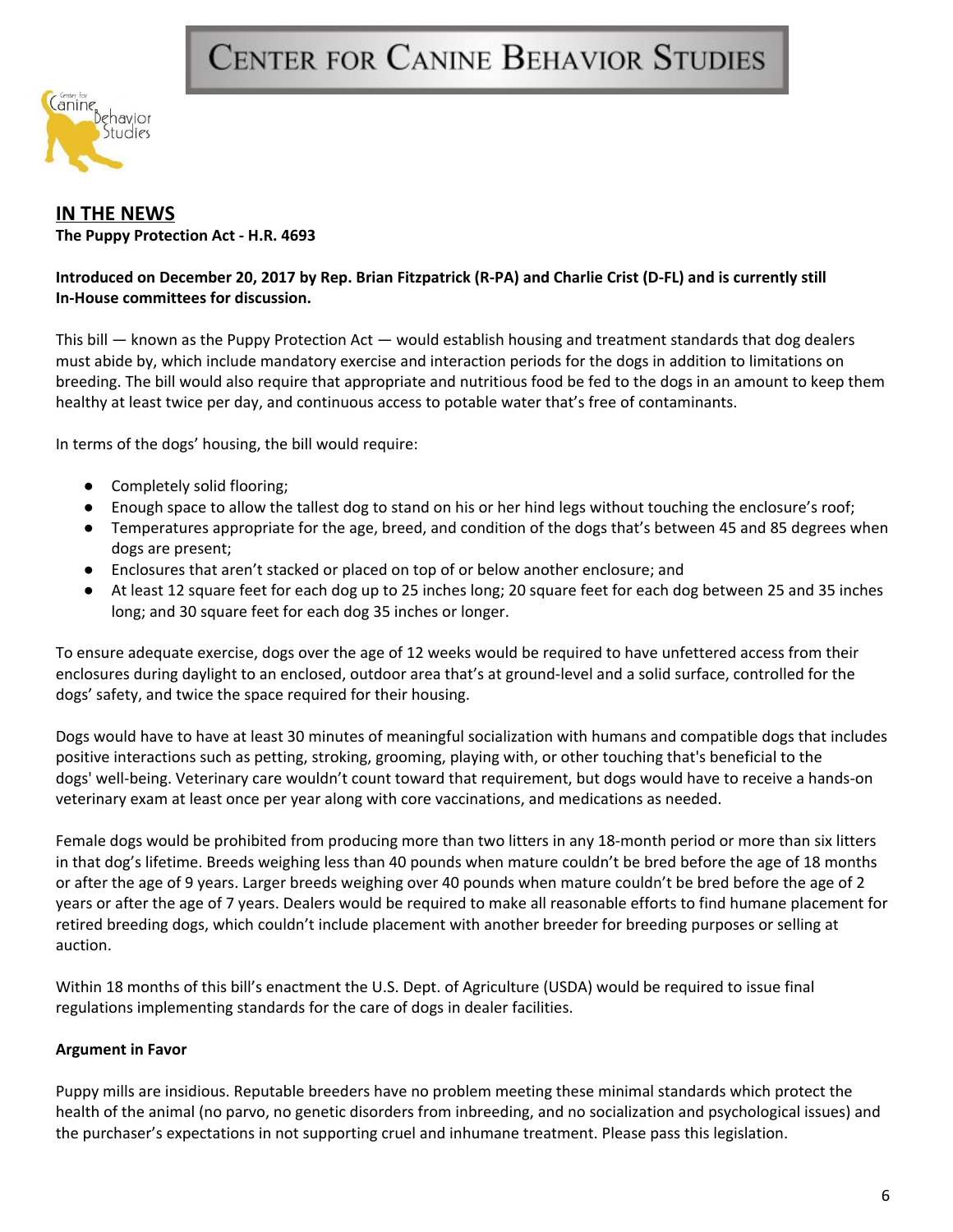

#### **Argument Opposed**

This bill goes too far in setting standards for dog dealers' care of their canines, and these regulations could be better handled at the state level.

#### Also introduced on December 20, 2017 by Rep. Brian Fitzpatrick (R-PA) and Charlie Crist (D-FL) and still In-House **committees for discussion.**

#### **The Woof! Act ("Welfare of our Friends) - HR 4691**

This is a bill to amend the Animal Welfare Act to prohibit the issuance of licenses to certain individuals connected to dealers of dogs who have had licenses revoked, and for other purposes.

The *WOOF! Act* would prohibit the USDA from issuing commercial breeding licenses to individuals or shell companies directly connected to dealers of dogs who have had their licenses suspended or revoked. This common-sense legislation prohibits those who have violated the *Animal Welfare Act* from using loopholes continue selling animals commercially.

### 经经营管理局 医脑膜炎 经总额 医白细胞 医白细胞 医单位骨折

### **BOOK REVIEW**

**Cesar Milan's Lessons from the Pack** Book By, Cesar Milan with Melissa Jo Peltier National Geographic Partners, Inc. (2017)

#### **By, Barbara Dwyer, BS, CPDT-KSA, CBCC-KA, CTC**

Mr. Milan's *Lessons from the Pack* is based on his life experiences which he believes can help dogs and humans build authenticity, confidence and respect for leaders. He emphasizes his childhood experience growing up in a stern, patriarchal, Mexican, farming family. "In a cooperative community like my grandfather's farm," he says, "making a mistake is a big deal, and the consequences can be severe." Praise and rewards were few. Cesar admired his grandfather's use of power to control the farm community. He incorporated many of the lessons learned at his grandfather's knee in his philosophy of dog training. His training methods are ego-centric.

He continued his "self-made man" saga through immigration, marriage, divorce and raising his sons. He says that, "I've raised a lot of perfect dogs, but I'm still not sure how to raise a perfect child. On reflection, I sometimes feel that my ex-wife and I didn't give our boys enough rules and limitations. My wife and I often disagreed about how to raise and discipline our kids." They came from different cultures, he on a farm in Mexico and she in Los Angeles.

In the section on the "hierarchy of respect," he describes a pack of dogs as having three positions – "the front, the middle and the back. What matters to dogs is that everyone does his job and honors their place in the pack." Mr. Milan is wedded to the basic theory that dogs have a linear pack hierarchy with a strong, no nonsense alpha at its head who controls the pack.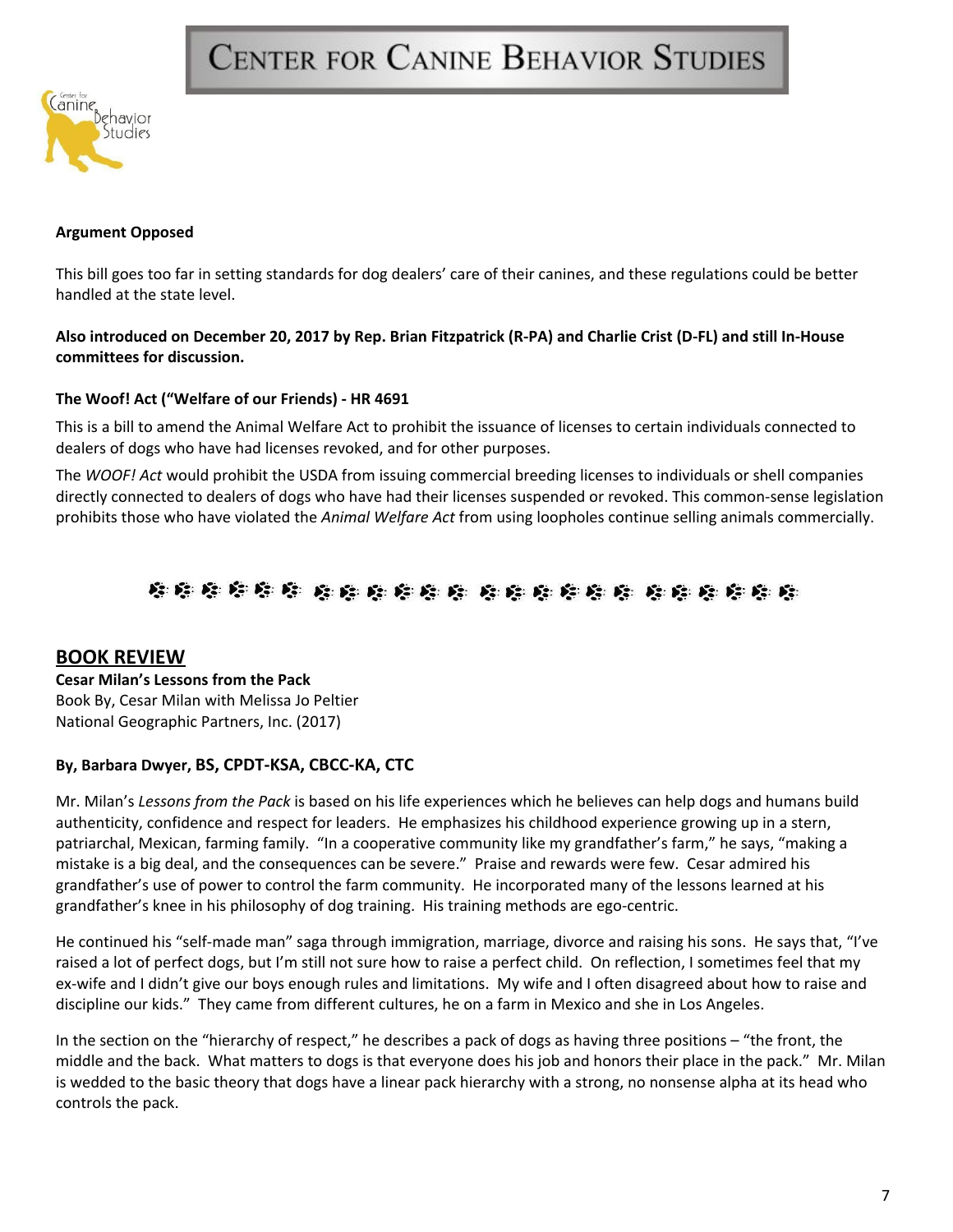

In Mr. Milan's analogy, a mother dog picking up a two-week-old pup by the nape or nudging them with her nose, he concludes, "they are doing something the mother disapproves of." Certainly, a behaviorist, \* a title that Mr. Milan uses, would know that two-week old pups can't walk, hear or even see. What could they have done to deserve punishment? Why do mother dogs carry their pups or nudge them? Well, to move them so that they can eat, be cleaned or stay warm. These are nurturing not disciplinary behaviors.

Mr. Milan was investigated by authorities and chastised by the public for the methods he used to attempt to rehabillitate Simon and Simon, a swine killer, ("Simon and the Pig" - 2016 National Geographic). Toward the end of the book, Mr. Milan talks about how thrilled he was when he and his Dog Psychology Center charges of animal cruelty were dropped. He defends his "rehabilitation" work with Simon, a pig killing French bulldog, without a blink. Being cleared of animal cruelty charges does not absolve him from the responsibility for the danger and trauma that the pigs (and Simon) in his training video experienced. His methods are diametrically opposed to the humane methods espoused by the experts whom he quotes like most positive, minimally aversive, least intrusive which certainly wasn't the case when Simon was tied to the terrified pig.

The best parts of *Lessons from the Pack* are pieces that he has inserted directly from the writings of Marc Bekoff, Jessica Pierce, Frans de Waal, Alexandra Horowitz, Temple Grandin, Brian Hare and Vanessa Woods all experts in their fields. His life lessons for readers are based on what he has learned from dogs and his knowledge as the "most sought after dog behaviorist\* in the world" as he is described on the book jacket. Mr. Milan is not a behaviorist. \* Dr. Bekoff was surprised when asked if he knew that Mr. Milan quoted him repeatedly. He sent me a long list of links to articles he has written in opposition to Mr. Milan. In one essay for *Psychology Today* (6/9/2012), Dr. Bekoff says,

#### **Cesar Millan's Last Hurrah: National Geographic Cancels the Dog Whisperer Series**

In a previous essay I asked "Did Cesar [Millan](https://www.psychologytoday.com/us/blog/animal-emotions/201204/did-cesar-millan-have-hang-the-husky) Have To Hang the Husky?" I was referring to a highly controversial video called ["Shadow](http://www.youtube.com/watch?v=Qh9YOyM2TAk) Turns Blue" in which Mr. Millan rather violently lifts a husky off the ground to [discipline](https://www.psychologytoday.com/us/basics/self-control) him. The essay turned out to be very popular and while the comments were a mixed bag most people concluded that this sort of "training" method, based on abusive domination, was unnecessarily harsh and that there was no reason at all to treat Shadow or any other dog in this manner, ever.

To view the video (3/7/16) follow this link -<https://www.youtube.com/watch?v=Pw3glB4qQPY>

The book is designed to teach people how to use the author's acquired learning from working with dogs into their own lives. Unfortunately, the book fails to give the reader either a better understanding of dogs or meaningful life skills.

\* "Behaviorist" is a term used to designate those certified by the Animal Behavior Society who have earned either a PhD or DVM or for board certified veterinary behaviorists. Mr. Milan is neither.

### 经验经验检验 医白色的 医白色 医白色的 医白色白色的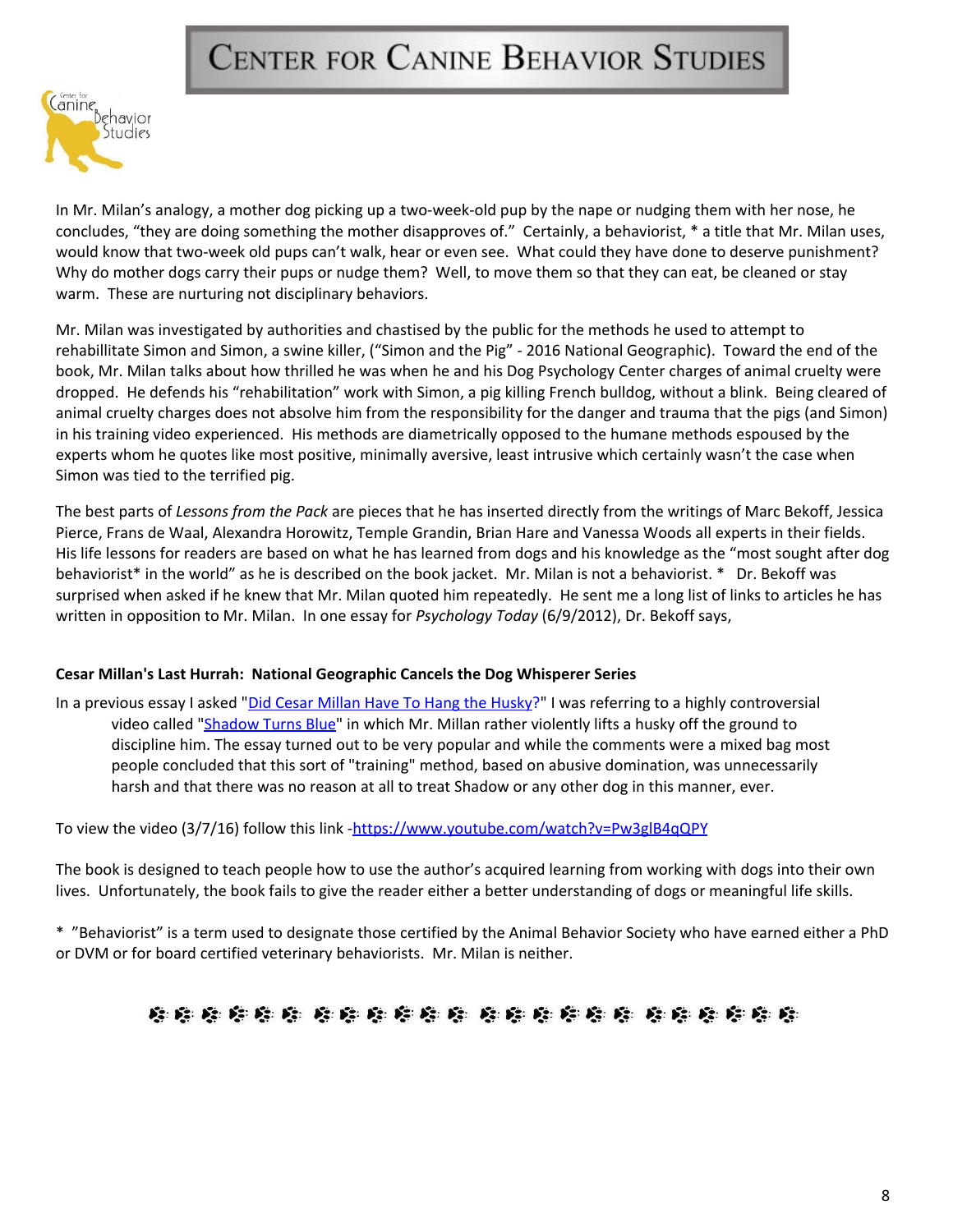

#### **PRODUCT REVIEW**

**Product Review: The Treat & Train (a.k.a. Manners Minder) By, Vivian Zottola, CBCC**

As a dog mom and professional dog trainer with no time to spare, I was delighted to learn about the *Treat & Train* product several years ago. The battery operated remote controlled food dispensing unit comes with a very thorough and easy to use training DVD which I highly recommend going through regardless of your level of training and knowledge. This is a simple and fun tool that is worth the cost. Ideal for frustrated owners and professional trainers alike and most important nearly all dogs I've trained using it all love it!



The light weight portable unit can be used to feed your dog meals while training. It dispenses food or tasty treats and is controlled either by a hand-held remote-control device or, may be preprogrammed to automatically dispense kibble. The positive reinforcement product was originally designed, tested and marketed around 2009 by Dr. Sophia Yin and then years later purchased by the PetSafe company.

The benefit of using the unit is that it allows you to reward your dog from a distance. With the dispensing reward system, you can teach your dog to improve challenging behaviors and learn alternative behaviors. As for example, instead of jumping up on people as they enter your home or barking at the doorbell when it rings, you can use the unit to train the dog to "go to their place" (rug or bed) at the sight of person entering or upon hearing the bell. The unit can be used to engage a young dog to learn to make positive associations in their crate or,

confined in an area of the home while you get ready for work.

Setting the unit to dispense on a timed variable schedule, you could manage your dog to to to practice longer and longer down stays on their bed or rug a few feet away from you and guests or in another room while you cook dinner. If you have a busy household including a new born child crawling around the home, you could have the dog safely behind a baby gate in another part of the house or room practicing a down stay at a distance. The unit can be used to help keep the dog occupied, everyone safe and feeling included. And, if you have multiple dogs in the home you could split up training drills to help manage. For example you could be working stationary skills (sit, down) by hand with dog A while working targeting with dog B using the dispensing unit to reward dog B B at a distance. There are so many simple and creative ways to use this remote-control



unit. It truly is a wonderful and helpful set of additional "hands". For more information about my pick of the month product please see links below:

[Manners](https://www.youtube.com/watch?v=BDOiJsjaLTA) Minder by Dr. Sophia Yin YouTube <https://www.youtube.com/watch?v=BDOiJsjaLTA> Pet Safe Treat & Train Remote Reward System lowest price sold at [Chewy.com](https://www.chewy.com/petsafe-manners-minder-treat-train/dp/55823?utm_source=google-product&utm_medium=cpc&utm_campaign=hg&utm_content=PetSafe&utm_term=&gclid=CjwKCAjwyrvaBRACEiwAcyuzRIoCYqY3bEvNT_9UaKgOZSEb3KNCNXUdfecz2z1N49eWjoMV7IEewxoC-hkQAvD_BwE)

**Contact vivian@vivianzottola.com Website: [www.vivianzottola.com](http://www.vivianzottola.com/)**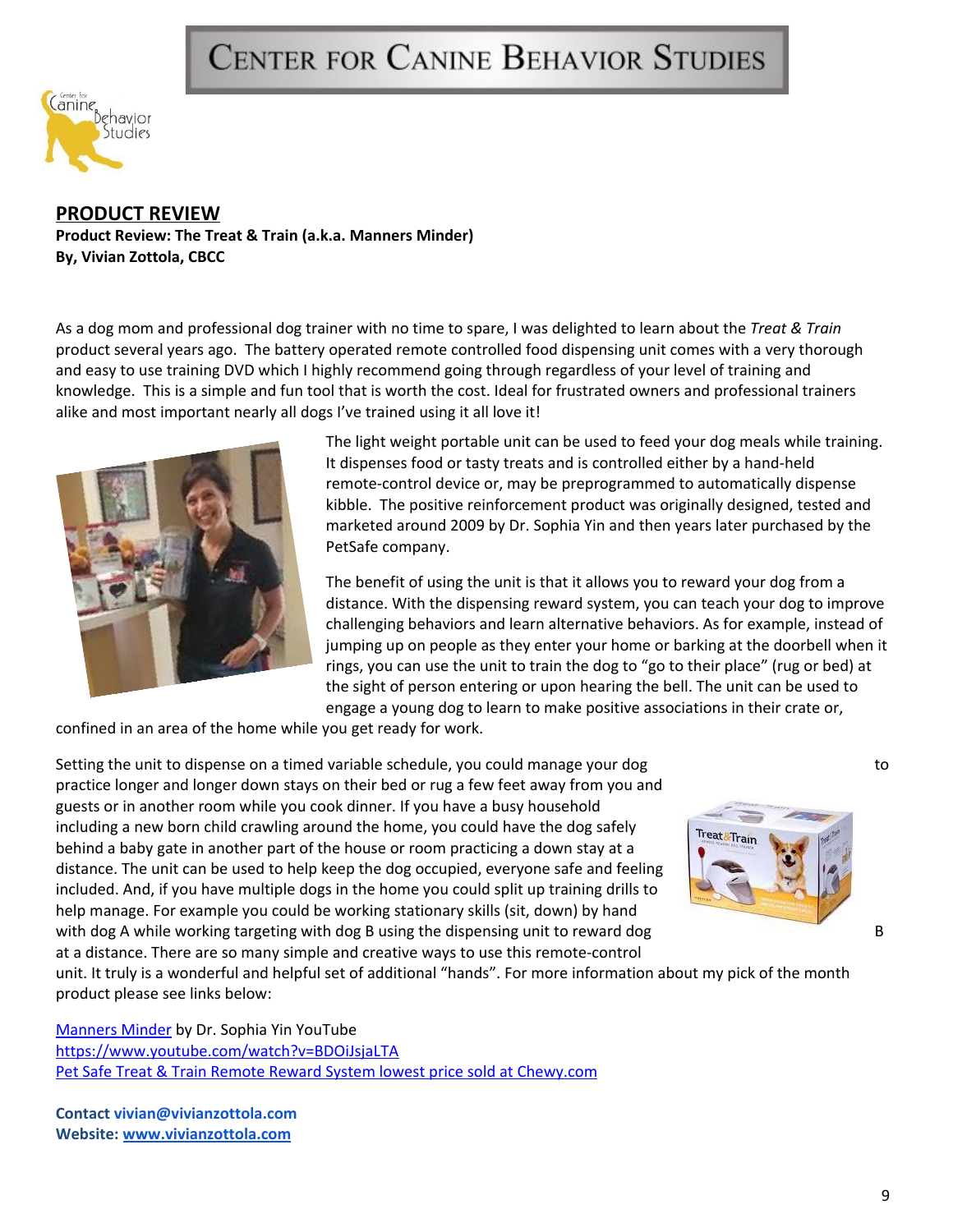

### **ASK DR. DODMAN**

**Question:** My veterinarian suggested chemical castration as an option for neutering my dog. What are your thoughts on this subject? Emily M - Connecticut

**Dr. Nicholas Dodman:** Although in people, chemical castration of, say, serial rapists (which has been done in some countries) involves treatment with an aphrodisiac drug, such as a progesterone derivative, in dogs it usually involves the injection of a spermicidal chemical – zinc gluconate- directly into the testes. The idea is to halt the development of sperm and render the dog infertile. Although the testes may shrink following the intra-testicular injection and infertility is usually achieved, production of the male hormone testosterone is barely touched so male behaviors, like roaming, urine marking and humping remain virtually unchanged. The upside of employing chemical castration of young puppies by this method is that it is inexpensive, quick, and does not require anesthesia. The downside is that it is ouchy, the chemical can sometimes produce a painful localized reaction, and does little to control unwanted male behaviors. Also, there is sometimes a local reaction to the chemical causing irritation and inflammation, which has to be painful.

I must say that in balance, I am not in favor of this type of chemical castration for the downside reasons above, but I know there is always another point of view. As a veterinary student I was appalled at the use of elastrators – a tight rubber band applied to the neck of a male lamb's scrotum – to cause the lamb's testes to wither from lack of blood supply. I always thought... that's got to hurt. I was also against the use of burdizzos – clamps designed to crush the neck of the scrotum to the same effect. Watching such procedures at veterinary school made me wince. I feel much the same about chemical castration by injection into the testes.

The other form of chemical castration, by oral or intramuscular injection of synthetic progesterone and/or antiandrogen is more acceptable but I do not believe such treatment is readily available in the United States. The upside of this method is that is does not involve painful injection into the testes, that it dulls libido, seriously reducing unwanted male behaviors, and has effects similar to surgical castration. However, it is not permanent, lasting maybe 3 months. Also, serious medical problems related to the prolonged use of synthetic progesterone, meaning that is should really only be for a short-term, one-time treatment. In that respect, it can be useful for a questioning owner to assess how his/her dog will behave following "real" surgical castration. It's a look-see technique, if you will.

Call me old fashioned but I'm all for the real thing – surgical castration. It does the job, is relatively quick, and does not seem to cause much, if any, post-operative pain. OK, so it requires short-term anesthesia but that is not dangerous and complete and rapid recovery from it can be virtually guaranteed as well as the desired result of producing a less aggressive dog exhibiting, with less urine marking, less humping, less aggression, and less likelihood of wandering miles away in search of a bitch in heat. Also, the possibility of unwanted pups from accidental breeding is completely obviated, contributing less surrender and thus less euthanasia of unwanted offspring. Birth control by this means is really important and, for good reason, has been the edict of shelters adopting out dogs for many years. Why take a chance? If you do not intend to breed your dog, have it neutered.

### 经经验经经验 经经验经经验 经经验经经验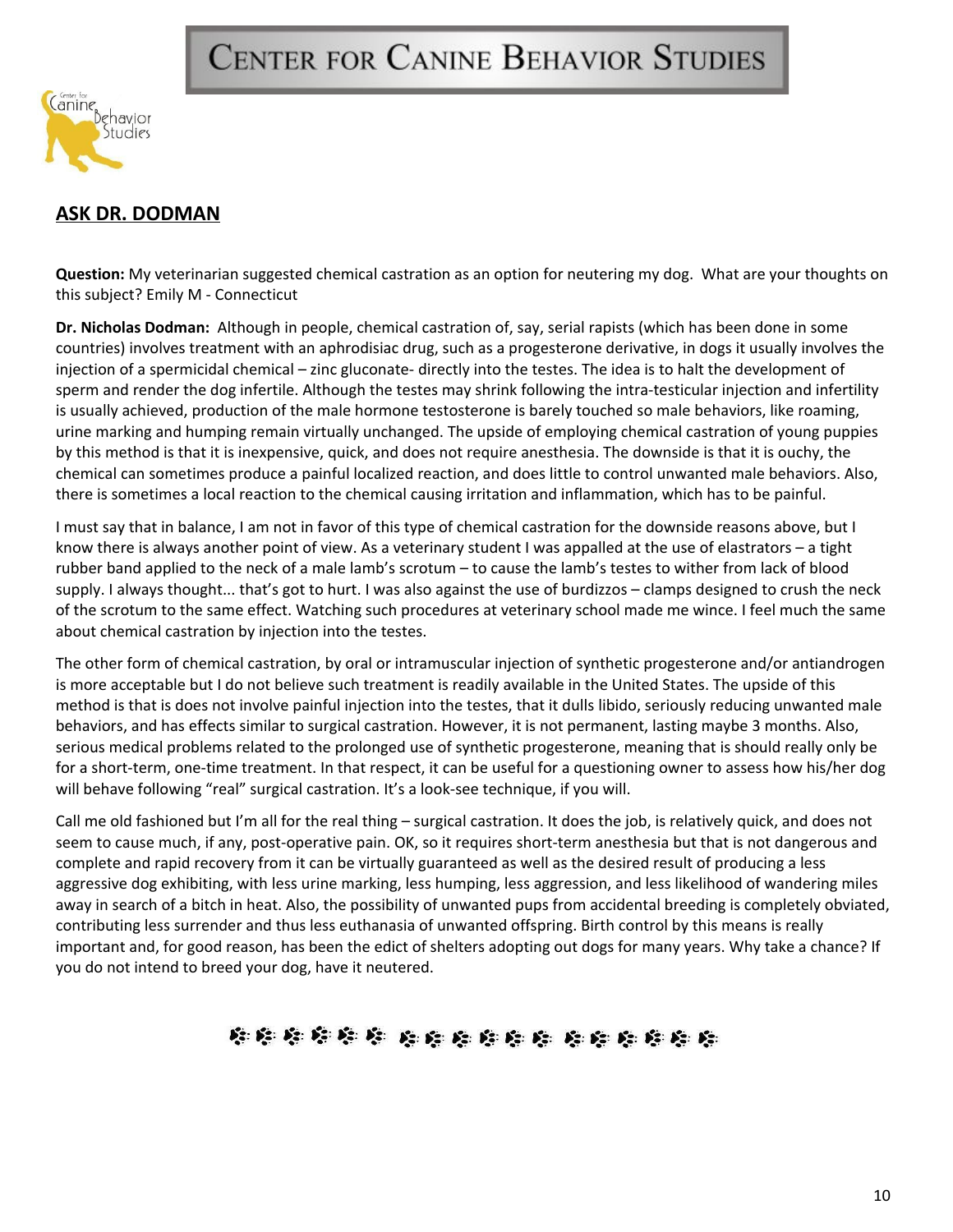

### **SCIENTIFIC TRACK**

**JEALOUSY IN DOGS By, Dr. Nicholas H. Dodman**

That dogs experience and display jealously is obvious to anyone who has spent any time with dogs – yet jealousy remains controversial in academic circles perhaps because of what it implies. Jealousy is a secondary emotion as opposed to the more reflexive primary emotions. No one doubts that dogs have primary emotions but secondary emotions, which derive from primary emotions, imply complicated analytical thought processes, computing and placing value judgements on the internal emotion experienced. This level of thought implies self-awareness, which in turn leads to the ability to project that others have thoughts, desires, feelings, information, and intentions that may be different from their own. The ability to think with this level of sophistication – to possess "theory of mind" – has been considered a uniquely human ability, the last bastion of defense for those who believe humans to be distinctly unique from other mammalian species. Because animals' thoughts are impossible to access, this jaded view has been permitted to survive to the point that even many of today's cognitive scientists feel they risk their reputation by giving credence to animals like dogs being capable of secondary emotions like guilt, shame, resentment or jealousy.

I stuck my neck out in 1995 by writing a chapter about jealousy in one of my books, *Dogs Behaving Badly*. Later a large study of 1000 or so dogs out of Portsmouth, England showed that dogs went through all the motions of jealousy – but they could not prove what they were thinking. Then came Harris and Prouvost's findings in 2014 which provided clear empirical evidence of domestic dogs' aggression in response to a friendly interaction of their caregiver with another dog.

Along comes Dr. Cook and colleagues and along comes functional brain imaging techniques to resolve the issue – or at least add to the building evidence for dogs (and other species) being capable of sophisticated thought. The Cook study employed 13 dogs that were trained to lie awake in an MRI donut and watch what transpired in front of them while the MRI's magnet whizzed around and scanned areas of their brain that might or might not become more active depending on the sensory input received. They found that when a dummy dog was fed treats, as opposed to treats being placed in a bucket, that an area of the study dog's brain called the amygdala "lit up." The amygdala is an area with the emotional cortex referred to as the limbic system. The functions of the amygdala are numerous, but it appears to be involved in fear learning, anxiety, obsessive-compulsive disorder, PTSD, and aggression.

What particular emotion was being stimulated when the attendant fed the fake dog versus dropping food in the bucket is a matter of opinion, but because dogs with higher ratings for aggression toward other dogs showed more amygdala activation, it was suggested that aggression was the emotion being kindled. Becoming aggressive when a strange dog (statue) was being fed, the authors thought, meant that feeding the other dog made them angry – a form of jealously perhaps. Why not me, the dog appeared to be thinking?

This may well be the right interpretation and I for one hope it is. At the very least, this study is another brick in the wall toward the inevitable conclusion that dogs are self-aware and possess secondary and even tertiary emotions. That is, like us, they possess theory of mind and are sentient, worrying, sometimes jealous, sometimes happy, sometimes sad, thoughtful beings. I never doubted it!

### 经经营经济经 经经济经济经济 电电阻电阻 医白色性白色的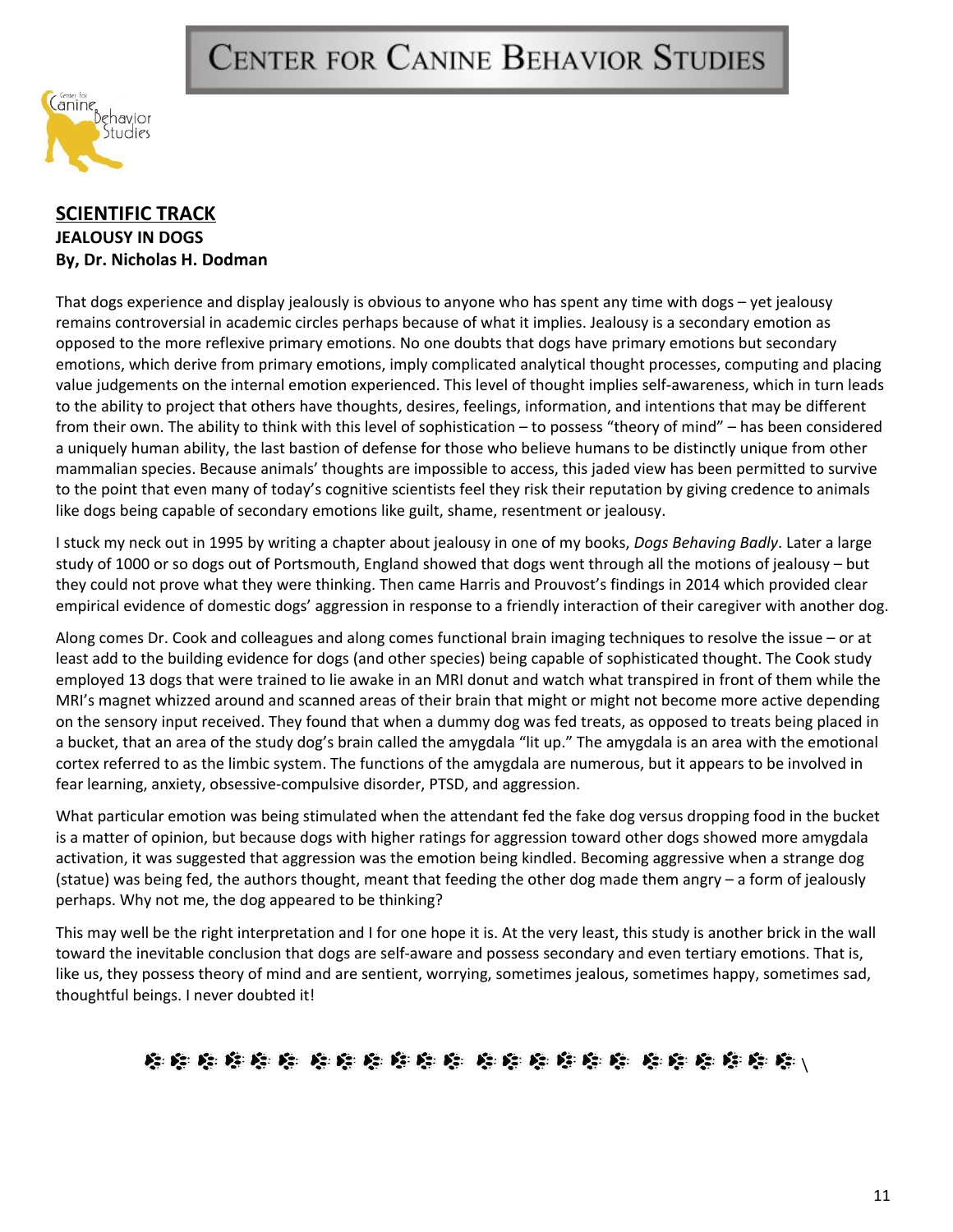



Published: April 18, 2018 <https://doi.org/10.1371/journal.pone.0194577>

*Pet dogs' behavior when the owner and an unfamiliar person attend to a faux rival*

#### *Abstract*

*While dog owners ascribe different emotions to their pets, including jealousy, research on secondary emotions in* nonhuman animals is very limited and, so far, only one study has investigated jealousy in dogs (Canis lupus familiaris). This work explores jealousy in dogs one step further. We conducted two studies adapting a procedure devised to assess jealousy in human infants. In each study 36 adult dogs were exposed to a situation in which their owner and a stranger ignored them while directing positive attention towards three different objects: a book, a puppet and a fake dog (Study 1: furry; Study 2: plastic). Overall, the results of both studies do not provide evidence that the behavioral responses of our dogs were triggered by jealousy: we did not find a clear indication that the fake dogs were perceived as real social rivals, neither the furry nor the plastic one. Indeed, dogs exhibited a higher interest (i.e. look at, interact with) towards the fake dogs, but differences in the behavior towards the fake dog and the puppet only emerged in Study 2. In addition, many of the behaviors (protest, stress, attention seeking, aggression) that are considered distinctive features of jealousy were not expressed or were expressed to a limited extent, revealing that dogs did not actively try to regain their owner's attention or interfere with the interaction between the owner and the faux rival. Finally, a differentiated response towards the attachment figure (the owner) and the unfamiliar person (the stranger) did not emerge. Differently from what reported *in human infants, dogs' behavior towards the attachment figure and the stranger interacting with the potential* competitor (in this case, the fake dog) did not significantly differ: in both studies dogs paid attention to the owner and

the stranger manipulating the fake dog to the same extent. In conclusion, we do not exclude that dogs could possess a rudimentary form of jealousy, but we suggest that research on this topic should require the use of a real social interloper *(conspecific or human) and more naturalistic procedures.*

*<http://journals.plos.org/plosone/article?id=10.1371/journal.pone.0194577#ack>*

### 经经验经验经 医经验检尿道 医白色性脑炎 医白色性白色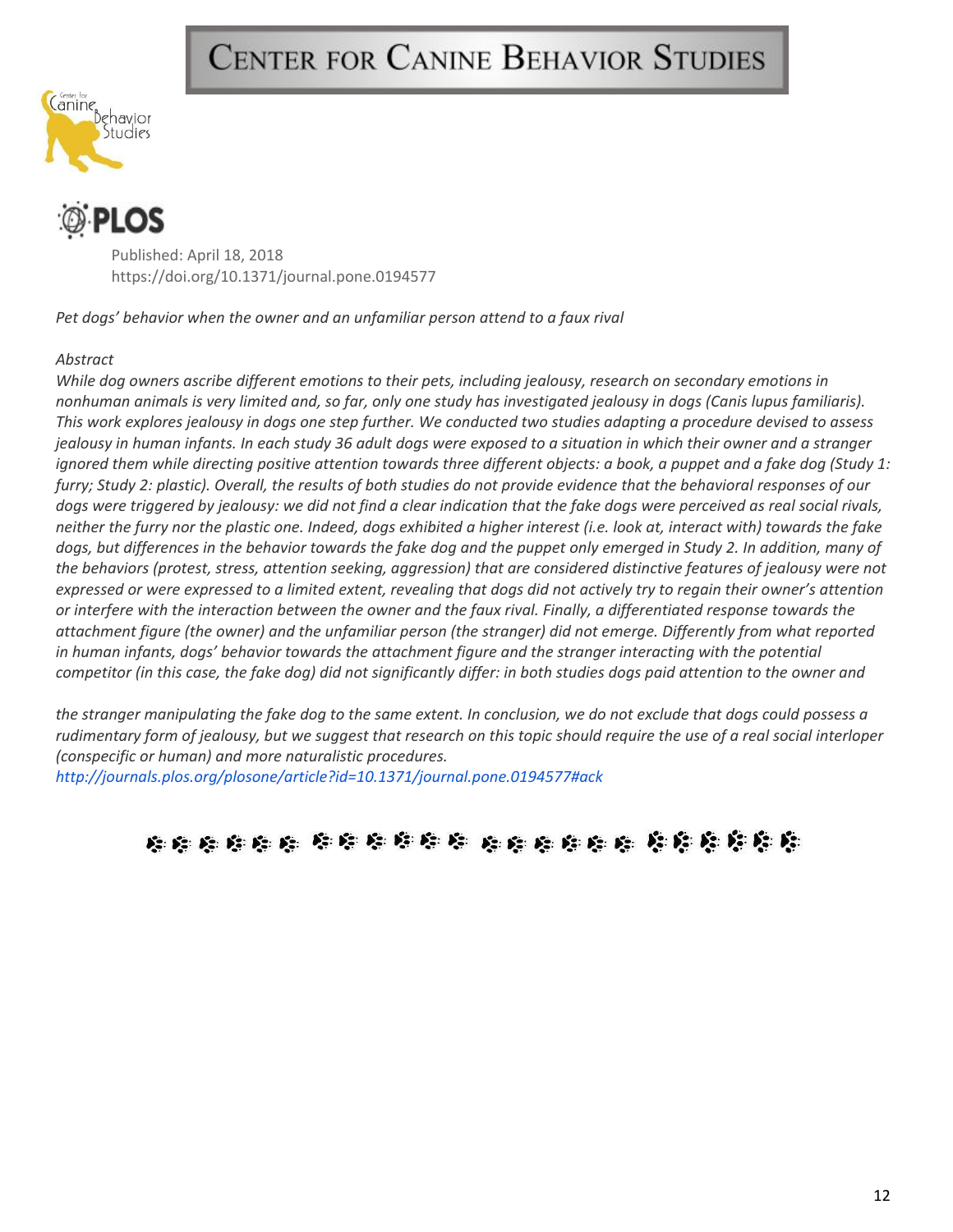

#### **EASY READING "The Dog Song", Nellie McKay**

[https://www.ted.com/talks/nellie\\_mckay\\_sings\\_the\\_dog\\_song](https://www.ted.com/talks/nellie_mckay_sings_the_dog_song)

I'm just a walkin' my dog Singin' my song Strollin' along



Yeah it's just me and my dog Catchin' some sun We can't go wrong

My life was lonely and blue Yeah I was sad as a sailor I was an angry 'un too Then there was you

Appeared, when I was entangled With youth, and fear, and nerves Jingle jangle Vermouth and beer Were gettin' me mangled up

But then I looked in your eyes And I was no more a failure You looked so wacky and wise

And I said, lord I'm happy 'Cause I'm just a walkin' my dog Singin' my song Strollin' along It's just me and my dog Catchin' some sun We can't go wrong 'Cause I don't care 'bout your hatin' and your doubt And I don't care what the politicians spout

If you wanna companion Well just go right to the pound

And find yourself a hound And make that doggie proud 'Cause that's what it's all about

My life was tragic and sad Yeah I was the archetypal loser I was a pageant gone bad

Then there was you on time And wagging your tail In the cutest mime And you was in jail I said woof, be mine And you gave a wail

And then I was no longer alone And I was no more a boozer We'll make the happiest home



And I said lord I'm happy 'Cause I'm just a walkin' my dog Singin' my song Strollin' along It's just me and my dog

Catchin' some sun We can't go wrong 'Cause I don't care 'bout your hatin' and your doubt And I don't care what the politicians spout If you need a companion Well just go right to the pound And find yourself a hound And make that doggie proud

'Cause that's what it's all about That's what it's all about

That's what it's all a bow, wow, wow, wout That's what it's all about

经验经验检验 医白色的 医白色 医白色性白色 医白色的 医单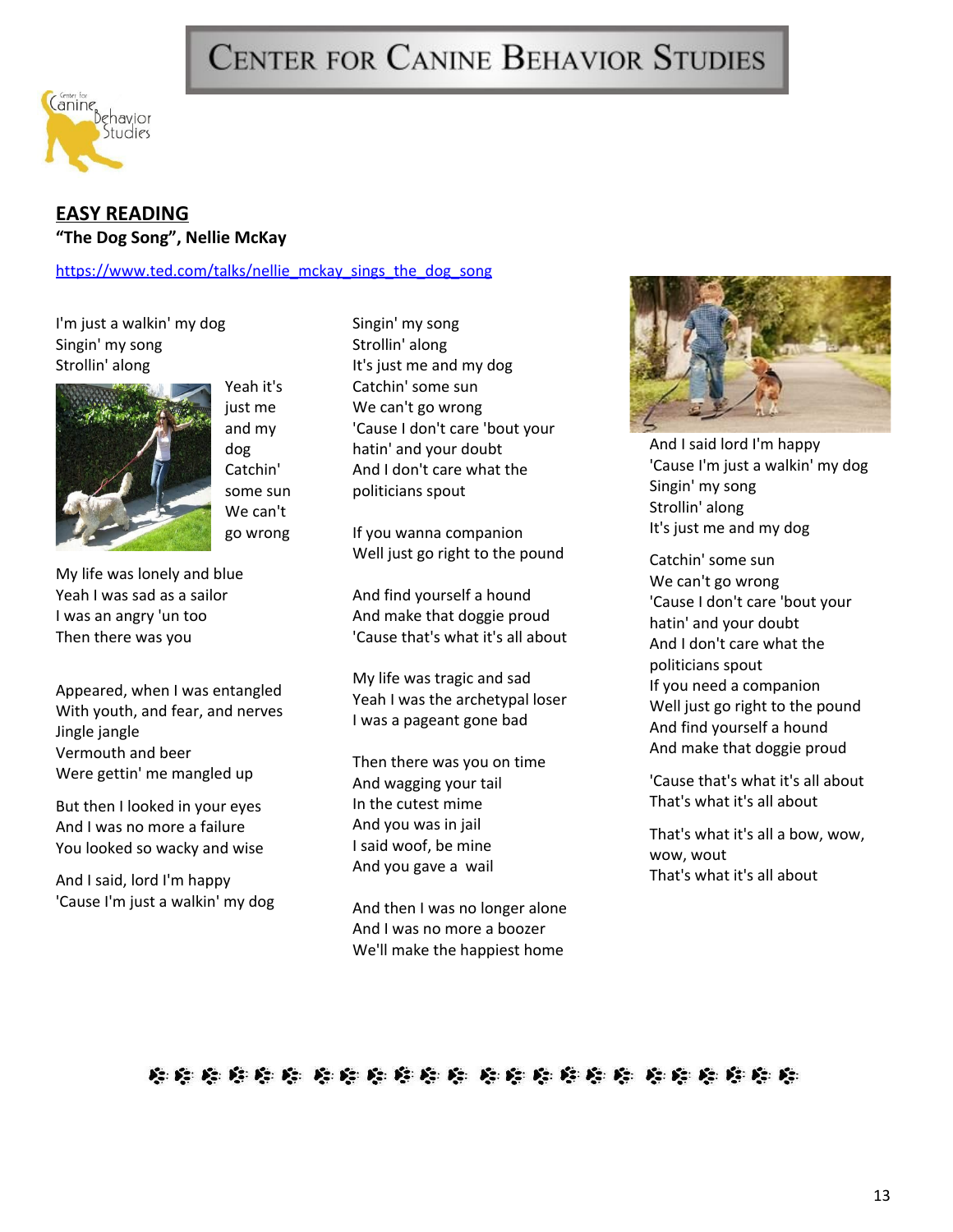

### **FRIENDS CORNER**

#### **Papillon and Phalenes– Setting Hearts A-Flutter By, Robyn Youl - Bacchus Marsh, Victoria Australia**

The Papillons and Phalenes are described as *light*, *dainty* and *little toy dogs!* During its illustrious history it was known as *the Dwarf Spaniel, Royal Toy Spaniel* and *Little Squirrel Dog.* Titan, Velazquez, Giotto and Rubens depicted Papillon- like little dogs in their paintings. Owners of modern Papillons and Phalenes may ponder how ever they sat so still so long to be captured in oils for posterity.

The great popularity of Papillons and Phalenes in the court of Versailles established the breeds as we know them today.



Those with down drooping ears, like their larger spaniel cousins are *Phalenes* - the French word for *Moth.* No English Spaniel boasts, however, the fabulous fringing that adorns those ears.

The ones with the butterfly, angled erect ears are Papillons.

The size belies this Toy breed's great heart, high intelligence, stamina and amazing dexterity. This *Toy Spaniel* that is so ethereal in the show ring is an Einstein in obedience trails and acrobat

extraordinaire in agility. Watch Ginger Rogers and Fred Astaire outclassed in the latest challenge,

#### **Dancing with Dogs**!

For those of us who are not so agile, Phalenes and Papillons have wisdom and empathy to adapt and thrive with a disabled owner. Here, two Papillons exercise with their owner on extenda lines. They know never to cross in front of a strollator unless told its O.K. Papillons and Phalenes are light enough to pick up safely and do not take up too much space sleeping with you at night. After all, it's a Royal Tradition. King Henry III, King of France 1560-1574, slept with his.

If a disabled or a not-so-nimble Senior Citizen, you may be fortunate enough to be able to access a performance or obedience club that caters for Senior Citizens and disabled owners. As our population ages, there are many owners who are beyond competing, but still love socializing with kindred *doggy spirits.* Enjoy being with a training group that has enormous fun confronting and overcoming physical difficulties with a dog beside them. The terrain may require a 4 wheeled strollator to navigate, but the social benefits outweigh the difficulty. Papillons love the challenge of working with the *big league.* Guard them carefully against rough, boisterous big-uns. Broken Papillons don't mend easily.



They are living entities, not toys.

The Papillon is the first breed ever to be recorded as a Therapy Dog. It is said Marie Antoinette took one of her Papillons with her to the guillotine, handing it to her executioner just before she was beheaded. Papillons had comforted this young woman during that hideous wait for the unimaginable.

Modern Papillons still uphold this proud tradition. *Rusty* – *Gremlinz Red Rust* (4y.o.) and his apprentice *QED – Torabella Questio Quid Jurius* (15 mos.) continue the ancient heritage of being a source of courage, love and joy in dark times.

**Scoliosis and Rheumatoid Arthritis** were not on my *Living Well Agenda.* Rusty and QED are able assistants in my pain management and mobility program. They are trained to stay out from underfoot. They infuse the human world with their zest for living and giving.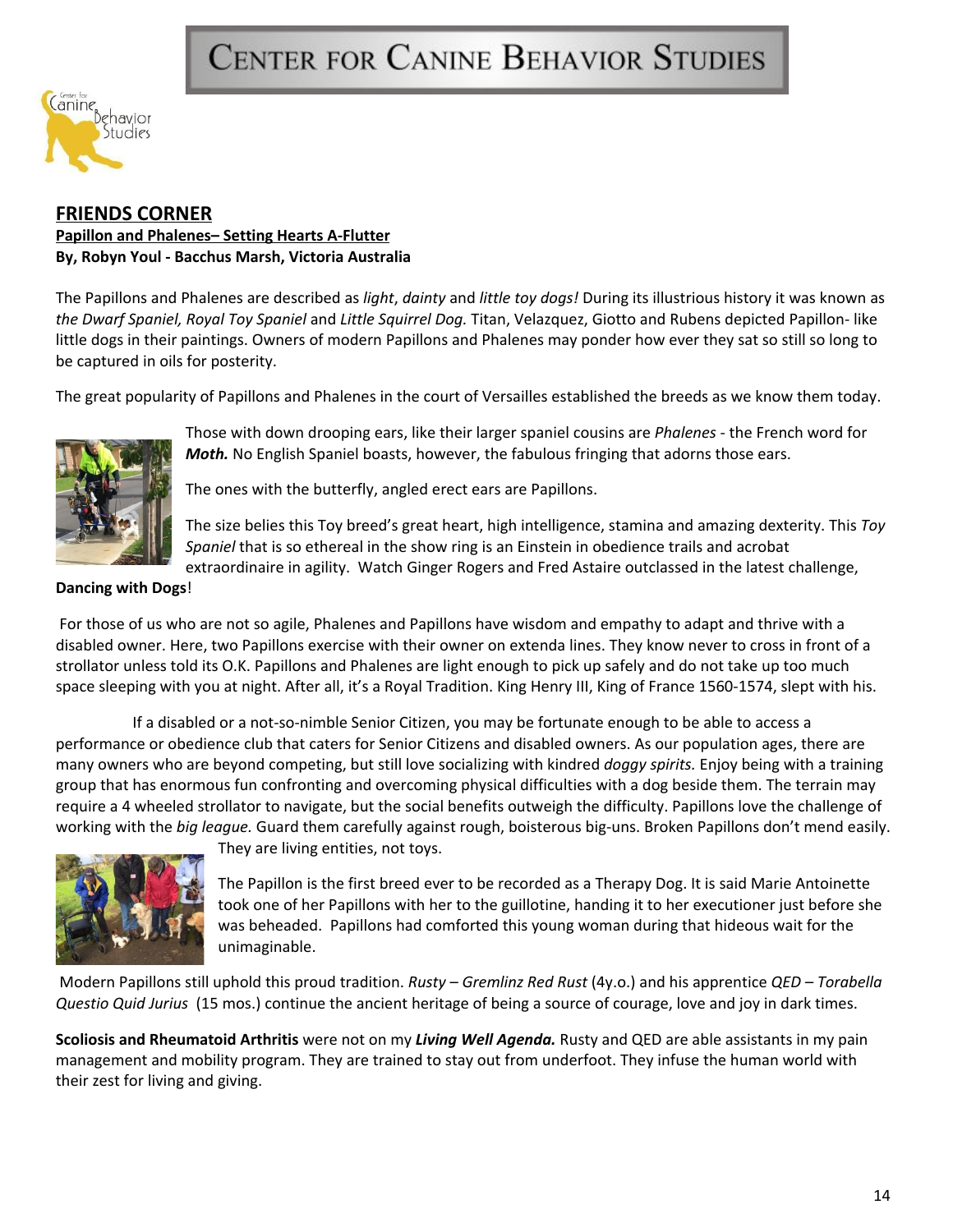

The Geelong U3A Dog Handling Skills Group is a group of 20 senior and/or disabled citizens who know that if you *don't use it you lose it.* We connect the other owners who believe in **Dogs Against Dementia**. Dementia is the most hideous fatal disease of modern times. At present there is no prevention or cure for most forms of dementia. They rob loved ones of memory, of personality. Gradually the sufferer becomes comatose as brain function is destroyed.

I am a tutor for interspecies connection. My goal is to provide fellow humans with skills to connect ethically with a canine companion. We do not own dogs. We ask them to walk with us on life's journey. We understand they need to stop and send "pee mails" along the way. It is the journey that counts not the destination.

**Form your own social class or walking group.** Have fun.

Papillons are the ultimate clowns. A small space in an aged care facility, such as this one in *The Haven* at *Grant Lodge High & Palliative Facility* becomes a circus arena. Residents greet Rusty and QED rapturously. QED, the pup is currently the highlight. Senior Clown Rusty gazes on benevolently. Rusty knows he is *The Maestro*



We are READY!



**"**Hurry UP. The show MUST go on!



Watch Carefully. The Maestro – c'e'st moi – will demonstrate!





… and then the final Act!

**To have YOUR article considered for publication in our next quarterly Newsletter***,* **please** *click here.*

医唇唇骨骨唇 医白细胞白细胞 经经济经济经济 经经济经济经济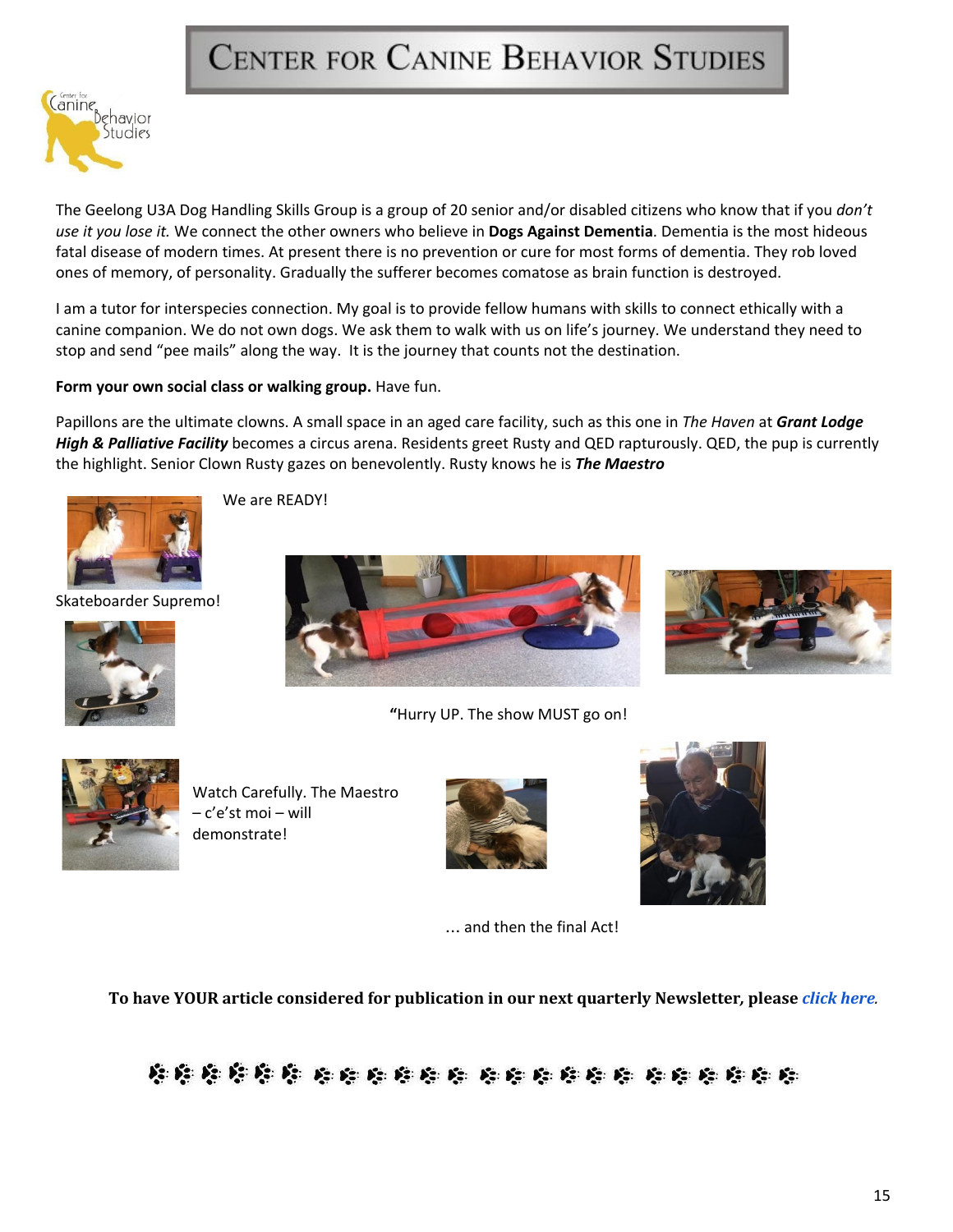

### **TRAINING AND BEHAVIOR**

#### **Dog Training - Who's the Teacher? By, Barbara Dwyer - BS, CPDT-KSA, CBCC-KA, CTC**

If an animal does something and they like the result, they'll do it again. The consequence reinforces the behavior that preceded it. Interestingly, dogs often use their behavior in order to get us to change ours – for THEIR benefit. Behaviorists will tell you that a change in behavior is evidence of learning. Hmm, are they teaching us?

Dogs' impressive ability to read human body language, recently reported to exceed that of chimpanzees, and the power of reinforcement combine to make them talented trainers. Like many great teachers, their students often don't realize what they've learned. I'm speaking of those often-unnoticed skills they've acquired. For example, your dog stands by the back door and whines; you open the door for him to go out. This is a win-win for both of us. The dog gets to go out, and we don't have to clean-up a puddle. We'll both repeat that behavior!

As social creatures, attention is diabolically reinforcing. For example, a dog puts his muzzle on your knee when he wants petting. You can't resist the impulse to touch! Most of us prefer this technique to its more common alternative, jumping. Unfortunately, jumping, though annoying to us, works for the dog. We look; we speak; we touch. The dog gets it all. He doesn't care that you said, "No! Get down, you stinky mutt!" Jumping will increase.

Whether reinforcement is intentional or not, it works with all animals. Pity the poor mother standing with her 5-year-old in the checkout line? If his loud pleas to buy a package of M&M's, just this once, works and mom breaks down and buys them, begging in line will get worse. If the reinforcer is huge and surprising, like hitting the jackpot on the slots, it's unstoppable. The winner will feed quarters into the machine for years to come. It's that old saying, "Hope springs eternal." These behaviors are pesky, rather like fleas. Anything that pays off big but only occasionally persists relentlessly.

To exterminate these devils, you must be more relentless in your response to them than Spot is in his quest for the payoff. This is excruciatingly difficult for a behavior like barking. You must do two things. First, never again respond to Spot's demands with anything he wants. Do the opposite -- turn your back and walk away. Don't look; don't speak; don't touch. Next, identify the dog's reason for the behavior. What does he want? Then, find a less offensive way for him to get his needs met. Teach an alternative behavior.

Here's an example. If your dog sits by the kitchen table when you eat and begs for scraps, he may want food, attention or both. Don't feed, look, speak or touch. Away from the table, teach him to go to his bed for a treat. Then, teach him to stay there. Next, send him to his bed while you are sitting at the table. When he goes, give him a treat on his bed and tell him to "stay." After a couple of minutes, go over and give him a treat to reinforce staying. Finally, practice it during a meal. What should you do if he gets up and comes to the table? Nothing! You must never again give him attention, contact or treats when you are at the table. By the way, if you have kids who constantly drop food on the floor, this probably won't work! Sorry.

### 经验经验检验 医白色的 医白色 医白色的 医白色的 医原质